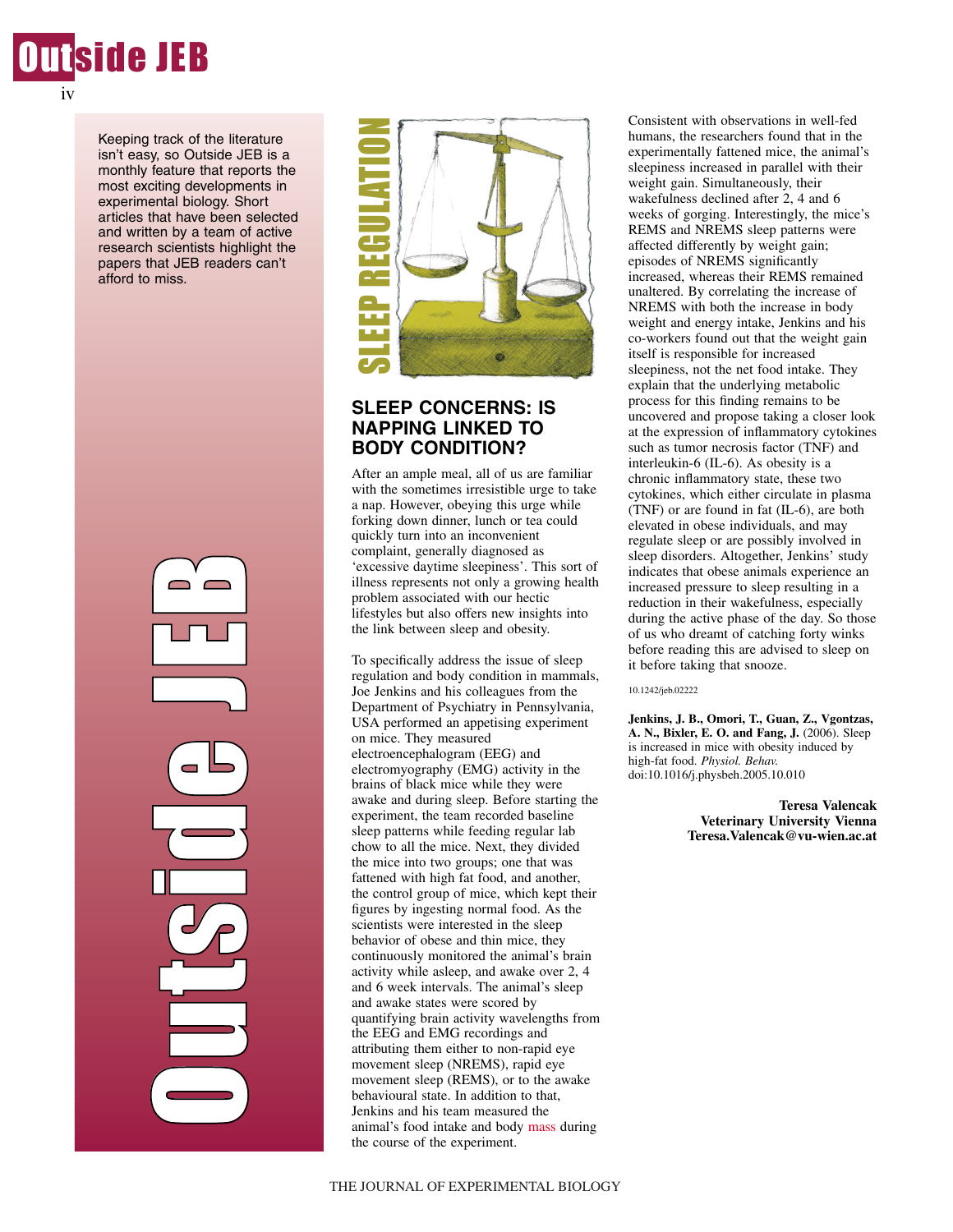



## **NOT YOUR TYPICAL BABY'S RATTLE**

If I heard the sound of a rattlesnake's rattle, I'd run away as quickly as possible. Surprisingly, some of my colleagues not only lack this reflex, but go out of their way to elicit and listen closely to snake rattling. In doing so, they are learning some interesting things about the development of this behavior and the underlying tail musculature that drives it.

Within the world of muscles, those that shake the rattlesnake's tail are an impressive bunch, able to contract at very high frequencies for long durations. Recently, Brad Moon and Alexa Tullis observed that the frequency with which a snake shakes its rattle changes over ontogeny, increasing considerably between newborns and adults. This was particularly intriguing given Moon's previous work documenting a small decrease in contractile frequency between medium and large-sized adults. Apparently, contractile performance first increases, then decreases, in relation to body size in rattlesnakes. Not content with just documenting this pattern, Moon and Tullis then set out to determine the underlying causes.

They hypothesized that two disparate mechanisms were at work, one biochemical, and the other mechanical. They believed that shifts in muscle metabolic capacity likely explained the initial increase in contractile performance between newborns and adults. In contrast, they proposed that the subsequent decrease in performance as animals continued to grow was linked to simple mechanics. Bigger snakes have a more ossified, and thus disproportionately heavier, bone in the base of the rattle, and it is harder for the tail muscle to move these larger sound makers.

To test their metabolic hypothesis, the researchers assayed the activity of citrate

synthase (CS), an important enzyme for aerobic metabolism, in tail shaker muscle from snakes ranging between 11 and 911 g. CS activity was significantly and positively correlated with contraction frequency, i.e., CS activity changed with body size in a manner similar to contractile frequency, first increasing rapidly then slowly decreasing with body size. To test their biomechanical hypothesis, Moon and Tullis measured how the mass of the rattle, using its first segment as a proxy, changed with growth, and compared that to how the cross-sectional area (CSA) of the tail shaker muscle changed. Because muscle force is proportional to its CSA, rattle mass multiplied by rattle acceleration should be proportional to tail shaker muscle CSA, and to maintain a constant rattle acceleration would require rattle mass to increase proportionately with muscle CSA. In fact, rattle mass increases faster than muscle CSA as snakes grow, implying that rattle acceleration must decrease with size. Because the distance a rattle moves during shaking doesn't decrease with body size, this reduced acceleration necessitates a decrease in rattle frequency.

In summary, the increase in rattle frequency found between newborns and adults can be explained by a concomitant increase in tail shaker muscle aerobic capacity (i.e., CS activity). A subsequent small reduction in this capacity, in addition to a mismatch between the strength of the tail muscle and the mass of the rattle it must shake, underlie the subtle decrease in rattle frequency observed as adult snakes continue to grow. See what you could learn if you were brave enough to stick around and listen carefully to a diamondback's rattle…

10.1242/jeb.02218

**Moon, B. R. and Tullis, A.** (2006). The ontogeny of contractile performance and metabolic capacity in a high-frequency muscle. *Physiol. Biochem. Zool.* **79**, 20-30.

> **Gary B. Gillis Mount Holyoke College ggillis@mtholyoke.edu**



# **FIRST AND ONLY LOVE**

Monogamy is defined as the condition of having only one mate. But have you ever wondered what's happening at the neuronal level when we choose that special someone? In a recent paper in *Nature Neuroscience*, Brandon Aragona and colleagues show that dopamine activity in the nucleus accumbens, a structure in the brain known to be involved in controlling social interactions, is necessary for pair bonding behaviour in the monogamous prairie vole.

The neurobiology underlying both pair bond formation and maintenance is poorly understood. However, the prairie vole has proven to be an excellent model for addressing these questions because they easily form pair bonds and the behaviour they emit upon forming a pair bond is readily quantifiable. A pair bond is established when a male vole prefers a particular mating partner **and** potential female mates are subsequently rejected aggressively. It is known that dopamine transmission in the nucleus accumbens *via* the D2-like receptors (D2 receptors) and D1-like receptors (D1 receptors) mediates both approach and avoidance behaviours and thus the authors focused on this system to study pair bond formation and maintenance.

The team measured partner preference in a male prairie vole by recording the duration of side-by-side contact it made with a particular female and when it displayed selective aggression by the number of attacks and aggressive postures the male vole struck toward other female voles. Activation of the D2-like receptors, but not D1-like receptors, in the nucleus accumbens had previously been shown to be important in forming a pair bond. However, it was unclear where in the nucleus accumbens this signaling occurs, or, how a pair bond is maintained. By injecting a D2 receptor agonist into specific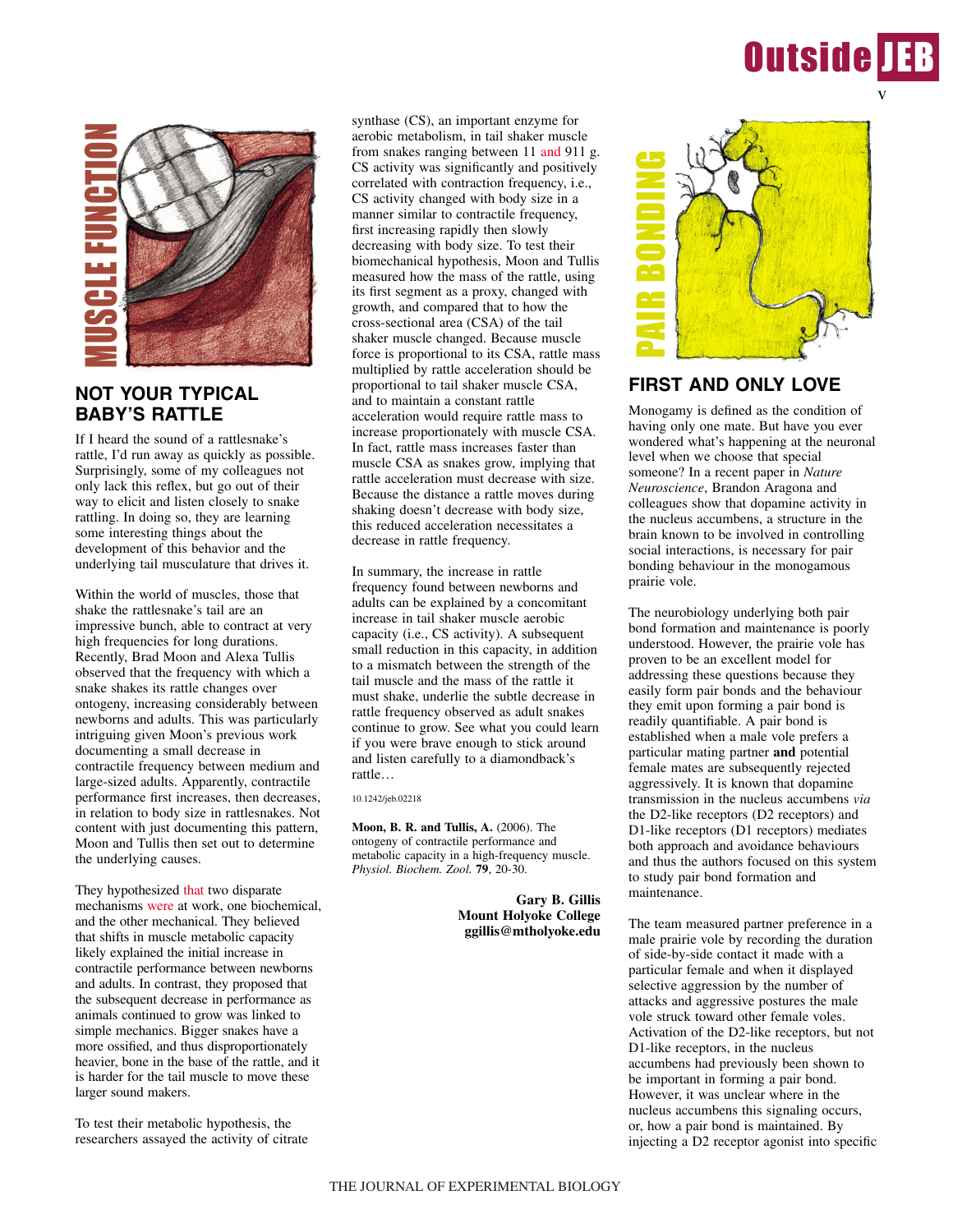

subregions of the nucleus accumbens, the authors demonstrated that dopamine activity via the D2 receptors in the rostral shell of the nucleus accumbens is necessary to form a pair bond.

Knowing that a long-lasting change in behaviour is associated with changes in synaptic connectivity, the authors hypothesized that a reorganization of the dopamine signaling system in the nucleus accumbens was responsible for pair bond maintenance and found an increase in D1 receptors in the nucleus accumbens 2 weeks after forming a partner preference, which was associated with increased aggression toward other females. Since dopamine activity *via* the D1 receptors blocks pair bond formation, the authors hypothesized that the upregulation of these receptors prevents the formation of a second pair bond, thus promoting stable maintenance of the initial pair bond.

This study clearly demonstrates that dopamine activity in the nucleus accumbens regulates monogamous pair bonding. Initially, in a sexually naive male, dopaminergic signaling, primarily *via* D2 receptors, facilitates a partner preference, a positive association. Subsequent to forming a pair bond, dopaminergic signaling, now primarily *via* D1 receptors, indicates an aversive stimulus thus increasing aggression towards other females and preventing a second pair bond. Dopamine signaling in the nucleus accumbens is not only important for pair bonding but also in drug addiction. Thus, the data here also supports the hypothesis that drugs of abuse target neural systems that evolved to mediate adaptive behaviours such as social bonding.

#### 10.1242/jeb.02221

**Aragona, B. J., Liu, Y., Yu, Y. J., Curtis, J. T., Detwiler, J. M., Insel, T. R. and Wang, Z.** (2006). Nucleus accumbens dopamine differentially mediates the formation and maintenance of monogamous pair bonds. *Nature Neurosci.* **9**, 133-139.

> **Susan Sangha Westfaelische Wilhelms Universitaet Muenster sangha@uni-muenster.de**



### **FISHY TARGETS FOR MELATONIN**

Melatonin, probably best known for its influence on circadian and seasonal rhythms within vertebrates, is actually involved in many other physiological processes. Derived from the neurochemical serotonin, melatonin is a small molecule that can penetrate all tissues easily. For this reason, it would be expected that melatonin would be present in many different organs at concentrations similar to those in plasma, potentially with the same diurnal rhythm. However, if melatonin is found in tissues at concentrations higher than this, it may suggest an active uptake and/or local synthesis of melatonin and a potential role for the molecule within this organ. Physiological effects of melatonin are mediated *via* high-affinity G-protein coupled receptors, which can be identified *in vitro* by autoradiography and conventional binding assays using 2- [ 125I]Iodomelatonin, a radiolabelled marker for melatonin. In the present study, Ewa Kulczykowska, Richard Balment and their group of researchers decided to examine for the first time the potential involvement of melatonin in fish osmoregulatory tissues. They set out to determine the concentration of melatonin as well as the distribution of the specific binding of 2-

[<sup>125</sup>I]Iodomelatonin, which would indicate the location of melatonin receptors, in the kidney, gill and intestine of rainbow trout, flounder and seabream.

The fish were held under a controlled 12 h light:12 h dark illumination regime for at least a period of three days before experimentation. After this acclimation period, plasma melatonin in the trout was measured by high performance liquid chromatography (HPLC), whereas plasma melatonin in seabream and flounder, as well as tissue melatonin levels in all three fish, were assayed using a total melatonin radioimmunoassay. Consistent with

findings throughout the animal kingdom, the plasma melatonin levels in trout, flounder and seabream were significantly higher at night than during the day. However, melatonin levels remained unchanged in almost all of the tissues in the three species over a 24 hour cycle. They did not show the diurnal variation that had been found in the fish's plasma, suggesting that levels within these tissues are regulated independently of plasma concentrations. The team also demonstrated  $2-[125]$  [lodomelatonin binding in the kidney, gill and small intestine and that iodomelatonin binding did not fluctuate during the day, suggesting that the action of melatonin in osmoregulatory tissues is not photoperiod-dependent. Furthermore, GTPyS, a compound specific for G-protein receptors, added to the incubation medium significantly reduced the binding of  $2-[$ <sup>125</sup>I]Iodomelatonin in gill and intestine of trout and flounder by 30–50%, strongly suggesting that the 2- [<sup>125</sup>I]Iodomelatonin binding sites are associated with a G-protein in these tissues.

This study is the first to provide evidence for the presence of melatonin binding in fish osmoregulatory tissues. Up until now, reports of melatonin binding in fish have been limited to the brain and the heart. Interestingly, in all three species, the concentration of melatonin in the intestine was significantly higher than those in the plasma, with the greatest difference occurring during the day when plasma levels were at their lowest. This suggests that in addition to the pineal gland and the retina, the intestine may be an important source of melatonin, as seen in other vertebrates. Its high melatonin content together with its G-protein mediated iodomelatonin binding suggests that melatonin in the intestine in particular may play an important physiological role in fish, more so than in the gill and kidney. What exactly that role is, has yet to be determined.

### 10.1242/jeb.02219

**Kulczykowska, E., Kalamarz, H., Warne, J. M. and Balment, R. J.** (2006). Day-night specific binding of 2-[<sup>125</sup>I]Iodomelatonin and melatonin content in gill, small intestine and kidney of three fish species. *J. Comp. Physiol. B* DOI 10.1007/s00360-005-0049-4

> **M. Danielle McDonald RSMAS, University of Miami dmcdonald@rsmas.miami.edu**